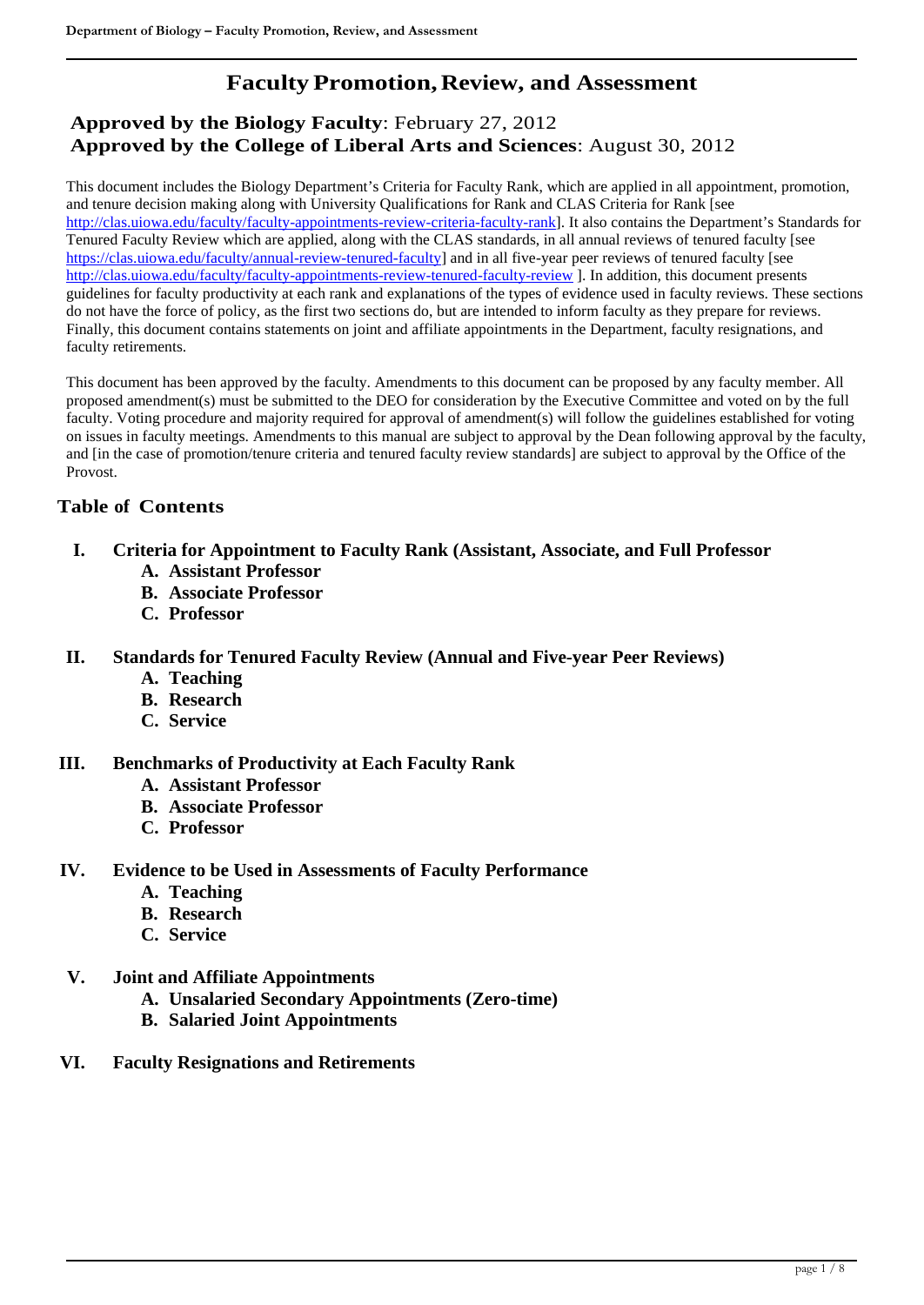### **I. Criteria for Appointment to Faculty Rank (Assistant, Associate, and Full Professor)**

The department criteria below are consistent with the [CLAS' Criteria for Tenure-track Faculty Rank](http://clas.uiowa.edu/faculty/faculty-appointments-review-criteria-faculty-rank) and the University's Qualifications for Faculty Rank (*Operations Manual*[, III-10.4\)](http://www.uiowa.edu/%7Eour/opmanual/iii/10.htm%23104)

#### **A. Assistant Professor**

Faculty members appointed to the rank of Assistant Professor must have completed their formal training and demonstrated their potential to become independent investigators. They should be able to contribute to the academic environment of the institution, most importantly by carrying out the teaching, research, and service missions of the department. Most faculty members in the College serve a probationary period of six years.

Faculty members appointed to the rank of assistant professor are ordinarily expected to:

- 1. Hold the doctorate or other terminal degree in the discipline or to present equivalent training and experience as appropriate to the particular appointment;
- 2. Show promise in teaching and be able to demonstrate a strong commitment to graduate and undergraduate education;
- 3. Have begun a promising program of independent research, scholarship, or creative professional work consistent with eventual promotion to associate professor, including development of regional, national, and international recognition; and
- 4. Be able to demonstrate their research program is sustainable through acquisition of external funding.

#### **B. Associate Professor**

Faculty members appointed or promoted to the rank of Associate Professor have achieved independence in investigative and scholarly activities. They will have demonstrated contributions to the academic environment, including the teaching, research, and service activities of the department. Faculty at the rank of Associate Professor will have achieved peer recognition for their scholarship. Such recognition might include independent grant funding, membership in scholarly societies, or editorial work for scholarly journals. Instead of evaluating the quantity of manuscripts, the focus should be placed on their quality, significance or impact, and importance.

Faculty seeking promotion to or tenure at the rank of Associate Professor are expected to have established a record in the areas of teaching, of research, scholarship or creative work, and of service that meets the criteria below and shows unmistakable promise of promotion to full professor.

Faculty promoted or appointed to the rank of associate professor are ordinarily expected to:

- 1. Hold the doctorate or other terminal degree of the discipline or to have equivalent training and experience as appropriate to the particular appointment;
- 2. Have an acknowledged, clearly documented record of success in undergraduate and graduate teaching, including successful direction of doctoral and/or master's candidates, as applicable;
- 3. Have national recognition for a productive, sustainable program of research, scholarship or creative work, supported by substantial, significant publication of high quality, and demonstrated peer recognition;
- 4. Have participated in the professional activities of the discipline, in ways other than teaching and research; and
- 5. Have established an appropriate record of departmental service.

### **C. Professor**

Faculty appointed or promoted to the rank of Full Professor will have demonstrated a leadership role in contributing to the environment at the University of Iowa. They must have achieved national and international recognition for their scholarly activities and they must have developed a focused program of scholarly investigation.

Faculty at the rank of Full Professor are expected to have established a record since promotion to associate professor that demonstrates a pattern of sustained development and substantial growth in achievement and productivity in the areas of teaching, research/scholarship, and service.

Faculty promoted or appointed to the rank of professor are ordinarily expected to:

- 1. Hold the doctorate or other terminal degree of the discipline or to have equivalent training and experience appropriate to the particular appointment;
- 2. Have an acknowledged, clearly documented record of continued success in undergraduate and graduate teaching, including continued successful direction of doctoral candidates to the completion of their degree programs;
- 3. Have sustained unmistakable national and international recognition for a productive, sustainable program of excellence in research, scholarship or creative work of high quality; and
- 4. Have a substantial and sustained record of effective service to the department, the institution, and the profession.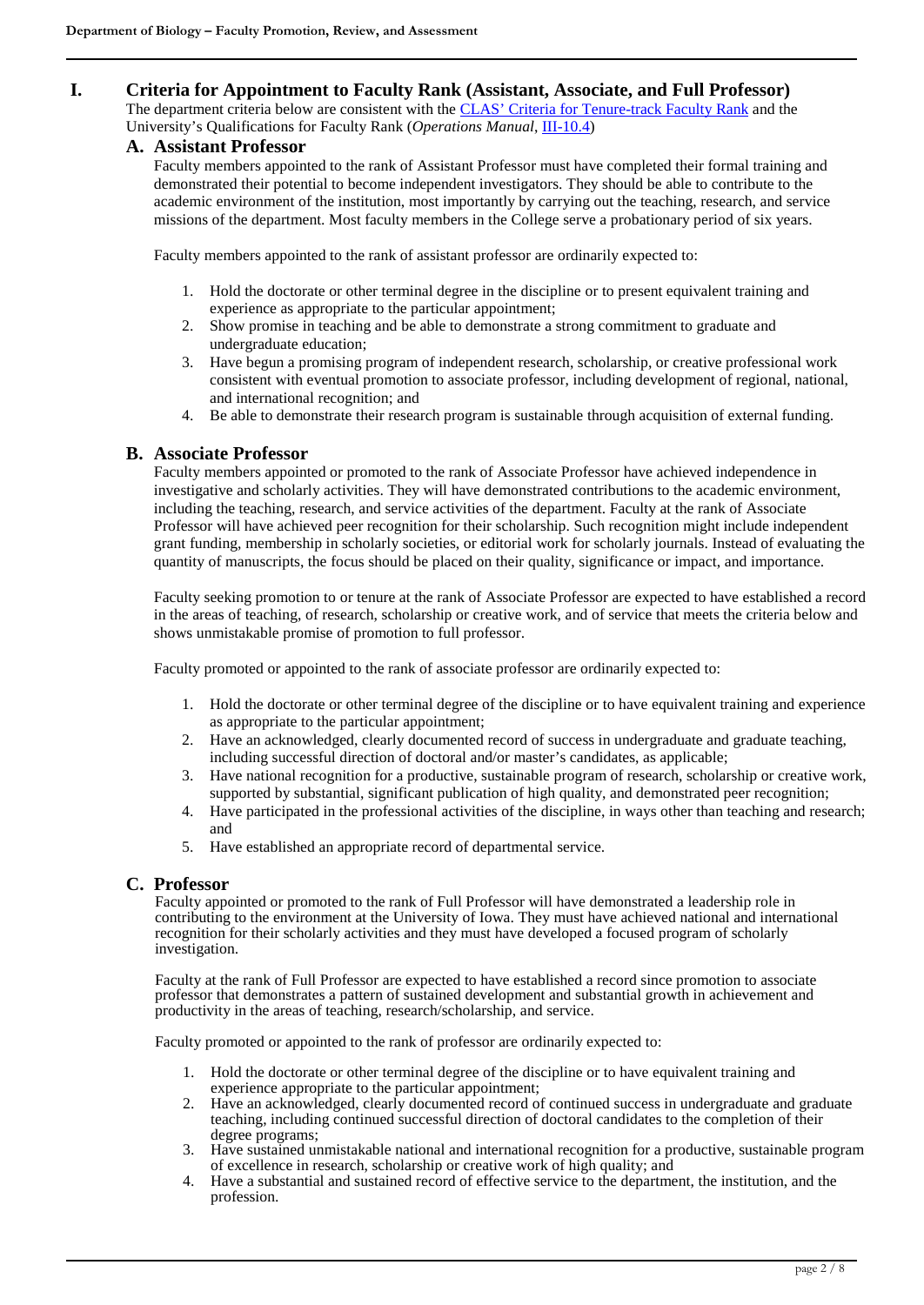# **II. Standards for Tenured Faculty Review (Annual and Five-year Reviews)**

The primary mission of the Department of Biology is to achieve excellence in research, graduate training, and undergraduate education. Under the CLAS Standards for Tenured Faculty Review (available here: [http://clas.uiowa.edu/faculty/faculty-appointments-review-tenured-faculty-review#classtndrds](http://clas.uiowa.edu/faculty/faculty-appointments-review-tenured-faculty-review%23classtndrds) ), a faculty member is expected, throughout his or her career, to continue to teach, advise, and mentor students at the undergraduate and graduate levels; to produce and disseminate scholarly or creative work; and to contribute service to the department, the College, the University and the profession.

The following standards are to be used, along with the Collegiate Standards, in annual reviews of tenured faculty and in five-year post-tenure reviews in the Department of Biology.

# **A. Standards for Teaching**

Tenured faculty members must demonstrate evidence of high-quality teaching.

A large portion of faculty teaching effort occurs in scheduled classes, including lectures, seminars, and teaching laboratories. Faculty members are expected to engage in these activities, and show genuine commitment and success in educating undergraduates as well as graduate students in these settings.

Moreover, teaching at a major research university such as the University of Iowa also includes training and mentoring of undergraduate and graduate students outside of the traditional classroom setting. This is important because one of the overall missions of a research university is the development of a future generation of scholars and researchers. We strive to provide an environment that prepares students for a wide variety of science-related careers in academia and industry, as well as evidence-based medical practice. Teaching the necessary skills to be successful in these endeavors includes:

- Supervising undergraduate honors theses and encouraging undergraduates to participate in active faculty research programs.
- At the graduate level, supervising PhD theses and dissertations, supporting students' efforts to publish their research, and providing guidance on the importance of and strategies for obtaining pre-doctoral and post-doctoral extramural and intramural research support are all aspects of effective teaching.

#### **B. Standards for Research**

The College's Standards for Tenured Faculty Review state the expectation that "tenured faculty members' records of scholarly and creative works show continued development and growth and increasing visibility." The evaluation of research excellence involves an evaluation of the productivity of the tenured faculty member, the ability to obtain and sustain external funding, examination of the quality of the research, its impact on the research activities of others in the field, the continuity of the research program, and the intellectual independence of the research program.

#### • **Productivity Assessment**

In assessments of productivity, primary emphasis will be given to publications in refereed journals. Authored books, edited books, and book chapters will be considered positively in the context of a sustained record of refereed publications, especially if such work conveys evidence of national and international recognition. Textbooks can contribute to the scholarship of a field when they make a significant and demonstrable intellectual contribution. Presentations at other institutions or at meetings are also expected as a way of testing ideas and presenting data in public forums and indicating active involvement and visibility in the field.

#### • **Funding Record Assessment**

It is expected that the tenured faculty members will demonstrate a continuous record of external funding and of applications for external funding. External funding helps to demonstrate program continuity, impact of the research, and intellectual independence of the candidate.

#### • **Research Program Assessment**

*Quality* – The quality of a candidate's research is an important component of the assessment of scholarly contribution. In addition, the quality of the journals, as indicated by reputation, impact and rejection rates, may be considered in judgments of quality.

*Impact* – Candidates must be able to demonstrate that their research has an impact on their field of inquiry. Citation analyses must be done in the context of the citation expectations for top scholars in the candidate's area of research. When thinking about where to submit their research for publication, faculty should consider both the quality and visibility of the journal. Publication in widely read and respected journals will generally lead to greater impact.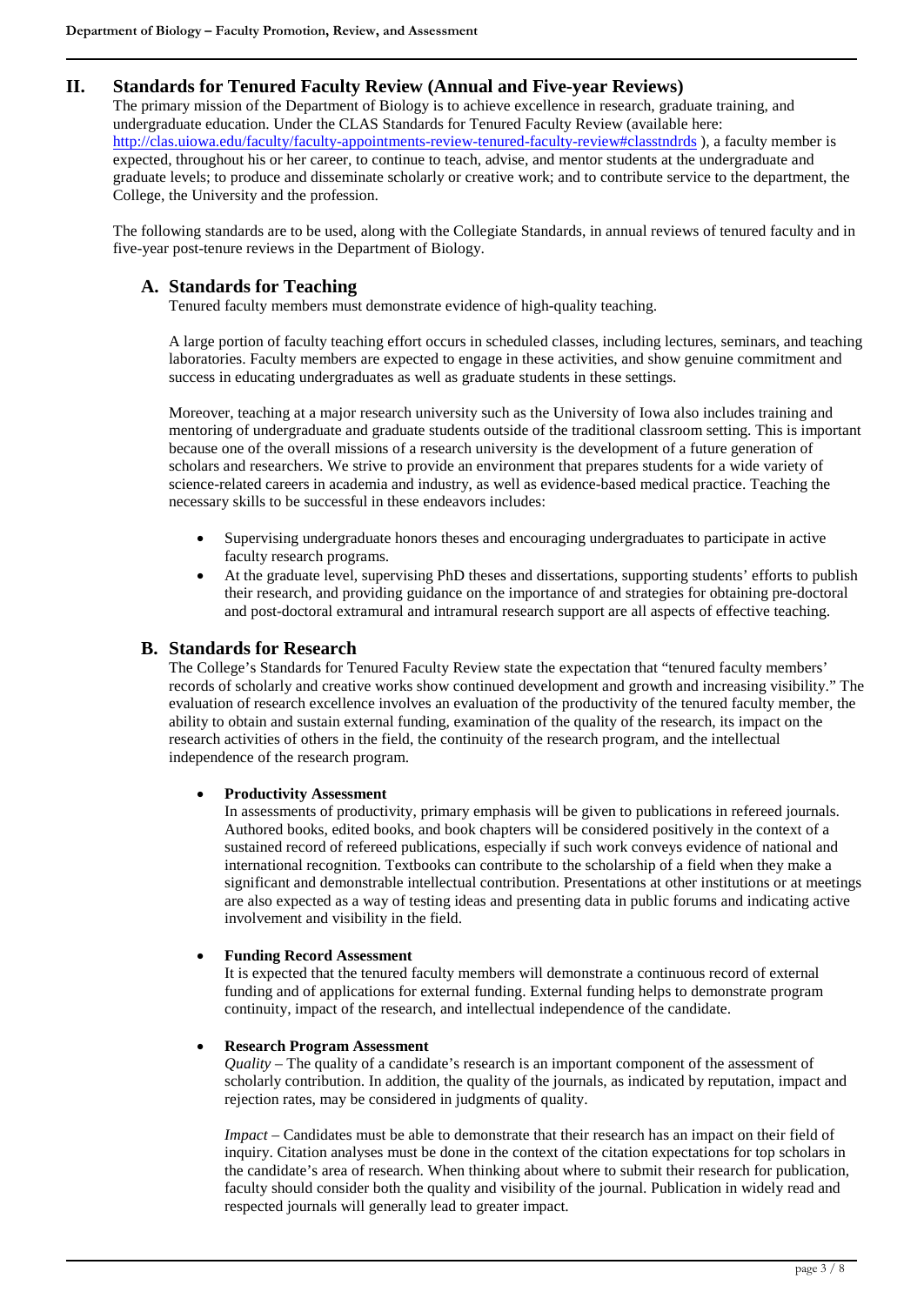Tenured faculty members are expected to demonstrate continued growth in intellectual leadership and impact on the research of the field at the national and international level. Major intellectual contributions that influence the research programs of other research scholars are expected.

*Continuity* – It is expected that tenured faculty members continue to demonstrate the programmatic nature of their research. Of course, this does not mean that candidates are discouraged from moving into new areas. It simply means that progress usually develops out of continuous efforts to solve problems.

*Intellectual Independence* – Tenured faculty are expected to demonstrate intellectual independence in the program of research and significant contributions in their published papers. Traditional ways of demonstrating such contributions include sole authored or senior authored papers, as well as publications within a candidate's research programs with his or her own students. If issues arise regarding responsibility for collaborative work, candidates will be asked to provide evidence regarding their contributions, as is requested by leading journals.

# **C. Standards for Service**

The College's Standards for Tenured Faculty Review state the expectations that tenured faculty will contribute "increasing leadership and service to the department, the institution, and the profession consistent with each tenured faculty rank." In addition, under the College's Standards "tenured faculty are expected to engage in professional service that reflects the visibility of their own scholarship/creative work and teaching."

The department expects faculty to share in the governance and necessary service activities of the department, including conscientious fulfillment of committee assignments. Participation in similar college and/or university level activities is also expected.

Service to professional organizations is a component of service excellence and can include such activities as holding offices in state, national, or international societies, service on editorial boards, editorial board memberships, and membership on grant review panels. These forms of professional service and leadership are often also evidence of the tenured faculty member's scholarly visibility.

# **III. Benchmarks for Faculty Productivity at Each Rank A. Assistant Professor**

#### **Benchmarks for Assistant Professors are:**

Research

- Applications submitted on entry or immediately after for one or more research grants (new faculty may apply to both NSF and NIH for the same proposal).
- Developing preliminary data consistent with the first grant application.
- Beginning to develop a proposal and data for a second grant application.
- Primary data publications and reviews (mini, maxi, or symposium) consistent with an active and dynamic research program. This varies with the field, but two publications per year is recommended.

Teaching

- At the time of appointment Assistant Professors will be assigned a teaching load consistent with the expectations of initiating an extramurally-funded research program.
- As such a program reaches fruition, teaching loads will be adjusted to accommodate the needs of the department and the demands of the growing program.
- University policy requires that all instructors must demonstrate competence in oral communication. In the context of this policy, oral communication competence is the ability to communicate appropriately in the language of instruction. Each faculty member must be evaluated for oral communication competence by the end of each academic year in which he or she has had sufficient direct contact with students to allow a meaningful evaluation. For more information regarding oral communication competence visit the [CLAS website.](http://clas.uiowa.edu/faculty/professional-policies-faculty-responsibilities-oral-communication-competence)

Service

• Departmental service will include service on one committee with a minimum of other responsibilities until an active program of funded research is established. The Graduate Recruiting and Admissions Committee is a particularly appropriate assignment for a young faculty member.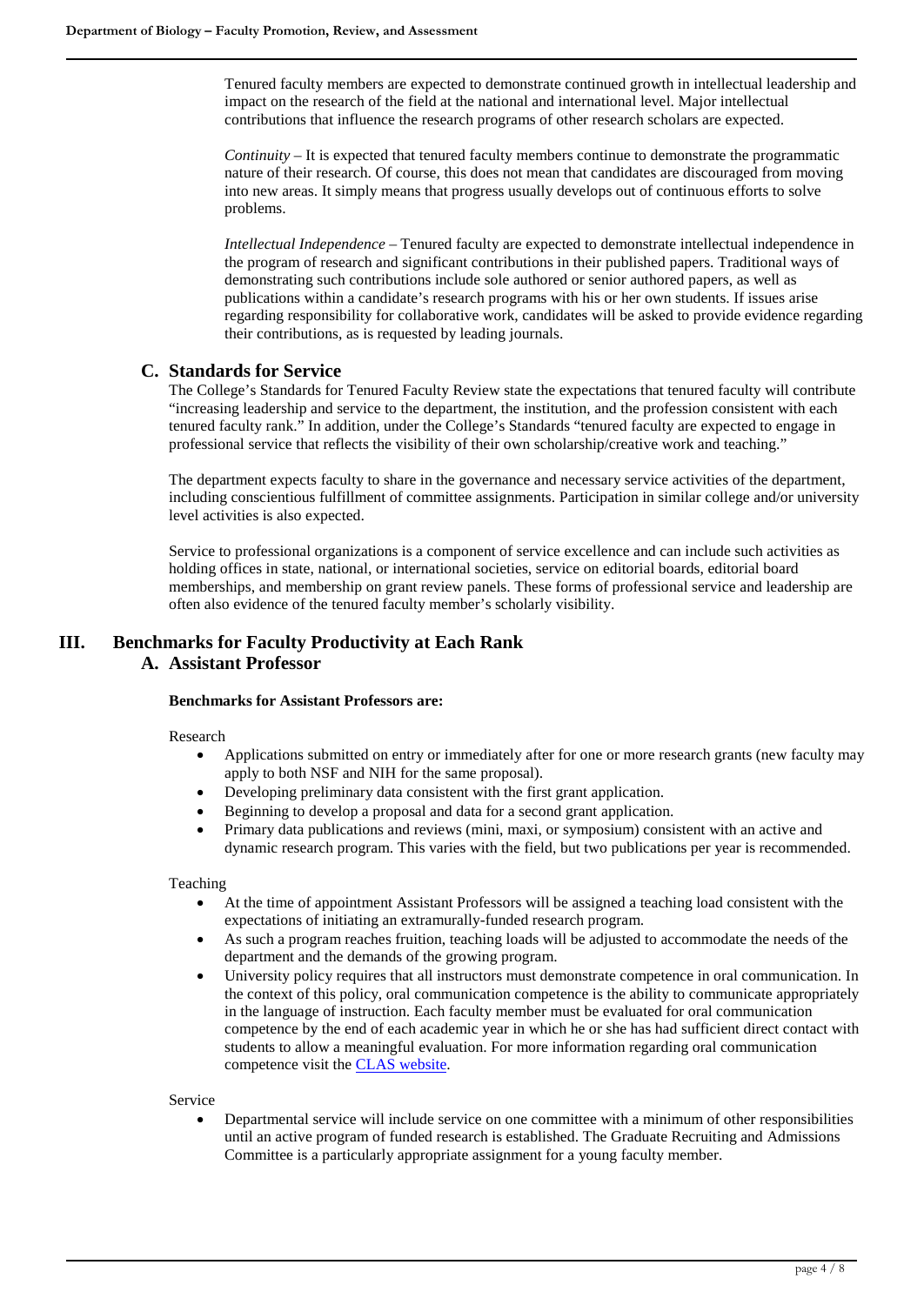# **B. Associate Professor**

#### **Benchmarks for Associate Professors are:**

Research

- One or more active grants (this expectation will be adjusted to reflect funding success rates).
- If one active grant exists, then one additional application should be in preparation or pending.
- If no active grant exists, then two applications should be in preparation or pending.
- Primary data publications and reviews (mini, maxi or symposium) consistent with an active and dynamic research program. This varies with the field, but two publications per year is recommended.

#### Teaching

- If more than two grants exist, then part of one undergraduate course or one upper division/graduate course per academic year will be assigned.
- If two grants exist, then part of one undergraduate course and one upper division/graduate course per year will be assigned.
- If one grant exists, then one undergraduate course and one upper division/graduate course per year will be assigned.
- If there is no active grant, but applications are pending or in preparation, then up to three courses per year will be assigned (past record of research productivity and the length of the hiatus will determine the exact load).
- If there is no active grant and no applications are pending or in preparation, then up to four or more courses, at least two of which are undergraduate major or service courses, per year will be assigned. (The number of courses will also be dependent on continued research productivity and service.)
- University policy requires that all instructors must demonstrate competence in oral communication. In the context of this policy, oral communication competence is the ability to communicate appropriately in the language of instruction. Each faculty member must be evaluated for oral communication competence by the end of each academic year in which he or she has had sufficient direct contact with students to allow a meaningful evaluation. For more information regarding oral communication competence visit th[e CLAS website.](http://clas.uiowa.edu/faculty/professional-policies-faculty-responsibilities-oral-communication-competence)

Service

• The College and Department expect increasing leadership and service to the department through chairing and serving on departmental committees. Service to the college and institution are also expectations. Tenured faculty are also expected to engage in professional service that reflects the visibility of their own scholarship and teaching.

### **C. Professor**

#### **Benchmarks for Full Professors are:**

Research

- One or more active grants (this expectation will be adjusted to reflect funding success rates)
- If one active grant exists, then at least one additional application should be in preparation or pending.
- If no active grant exists, then two or more applications should be in preparation or pending.
- Primary data publications and reviews (mini, maxi or symposium) consistent with an active and dynamic research program. This varies with the field but two publications per year is recommended.

#### Teaching

- If more than two grants exist, then part of one undergraduate course and one upper division/graduate course per year will be assigned.
- If two grants exist, then part of one undergraduate course and one upper division/graduate course per year will be assigned.
- If one grant exists, then one undergraduate course and one upper division/graduate course per year will be assigned.
- If there is no active grant, but applications are pending or in preparation, then up to three courses per year will be assigned (past record of research productivity and the length of the hiatus will determine the exact load).
- If there is no active grant and no applications are pending or in preparation, then up to four or more courses, at least two of which are undergraduate major or service courses, per year will be assigned. (The number of courses will also be dependent on continued research productivity and service.)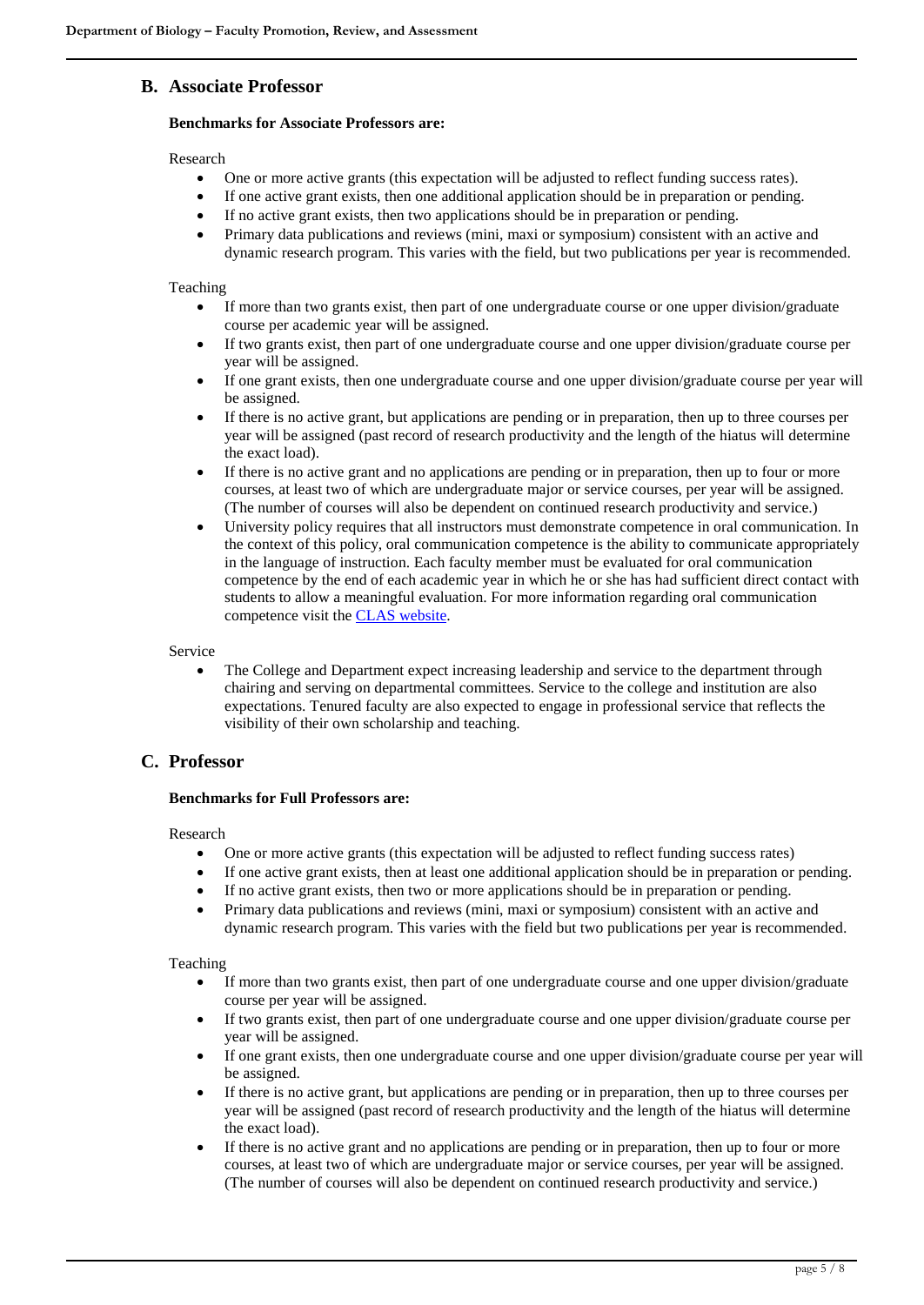• University policy requires that all instructors must demonstrate competence in oral communication. In the context of this policy, oral communication competence is the ability to communicate appropriately in the language of instruction. Each faculty member must be evaluated or oral communication competence by the end of each academic year in which he or she has had sufficient direct contact with students to allow a meaningful evaluation. For more information regarding oral communication competence visit th[e CLAS website.](http://clas.uiowa.edu/faculty/professional-policies-faculty-responsibilities-oral-communication-competence)

#### Service

- The College and the Department expect increasing leadership and service to the department (see below), the institution, and the profession consistent with the rank of tenured professor, including service on the Department's standing and ad hoc committees.
- There are several core responsibilities that are expectations of Full Professors: Promotion and Tenure Committee, Executive Committee, and Graduate Affairs Committee.

# **IV. Evidence to be Used in Assessment of Faculty Performance**

# **A. Teaching**

- 1. Evidence of commitment and success in undergraduate teaching, including:
	- Development, maintenance, and periodic updating of undergraduate courses (as assessed by peer evaluations, ACE forms, and teaching awards);
		- o Production and delivery of high-quality lectures or alternative (e.g. peer-to-peer) classroom experiences.
		- o Production and revision of relevant ancillary course materials (lab manuals, lecture packets, problem sets, etc.)
		- o Establishment and maintenance of a course website that enhances student learning.
		- o Active incorporation of technology into instruction of one's courses.
		- o Production and grading or rigorous and high-quality course examinations.<br>
		Provision of positive outside-of-class educational support for students, three
		- Provision of positive outside-of-class educational support for students, through keeping office hours and other means (email responses, review sessions, etc.)
		- o Ongoing supervision and coordination of multi-section courses.<br>  $\circ$  Training of TAs in teaching their lab or discussion sections.
		- Training of TAs in teaching their lab or discussion sections.
	- Effective supervision of undergraduate research especially in the Departmental Honors Program.
	- Seeking external funds to initiate or revise undergraduate courses, especially equipment- and labor-intensive laboratory and field courses.
	- Effective undergraduate academic advising.
- 2.Evidence of commitment and success in graduate teaching, including:
	- Effective teaching of graduate (or mixed graduate/undergraduate) courses and seminars;
		- o Actively keeping up with scientific progress in the area of one's graduate courses, so that course content can be maintained close to the current intellectual cutting-edge.
		- o Encouraging active participation of students in classes, by asking them to give presentations and participate in discussion.
	- Service on graduate committees (comps, thesis committees).
	- Supervision and mentoring of individual graduate students.

3.Evidence of involvement in support of teaching at all levels, including:

- Cooperation and coordination with colleagues when co-teaching courses, including especially helping younger colleagues gain confidence and experience.
- Guest presentations in other courses.
- 4.Evidence of course and curricular development and evaluation, including:
	- Participation in development of new course materials and curricula;
		- $\circ$  Within the institution.<br> $\circ$  For use by faculty at o
		- For use by faculty at other educational institutions across the state and nation.
	- Committee activities related to teaching;
		- $\circ$  Within the department, college, or university  $\circ$  Regionally or nationally.
			- Regionally or nationally.
	- Active interaction and cooperation with campus and off-campus educators.
	- Regular contribution to University and national workshops and programs that support teaching and learning.
	- Scholarly publications that relate to teaching and learning.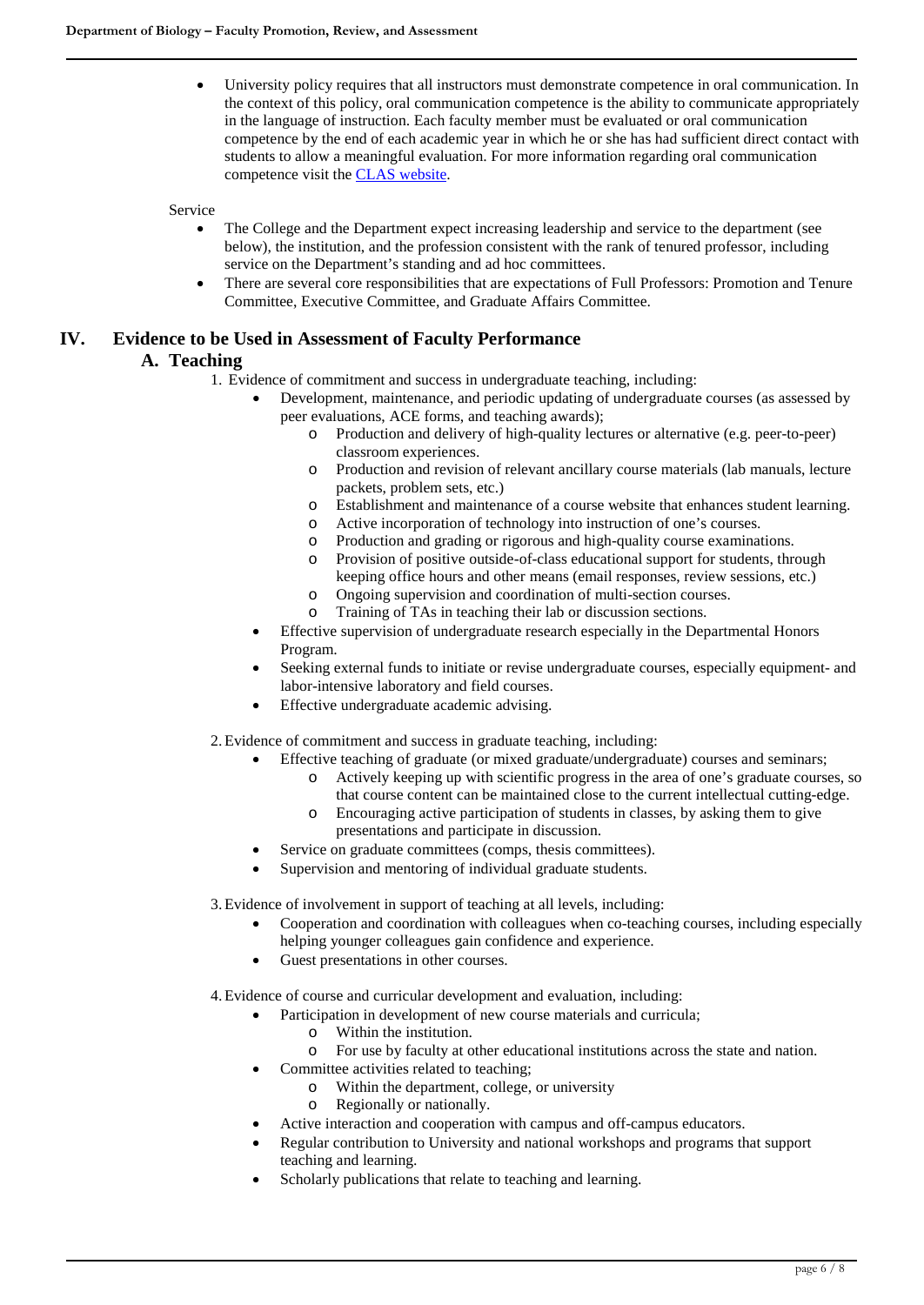### **B. Research**

Evidence of leading a directed, sustainable, cohesive research program (i.e. evidence that could be reported in a *curriculum vitae*). This includes:

1. Productivity Assessment

- Regular publications of refereed articles in high quality journals (manuscripts submitted, but not yet accepted, will also be considered).
- Publication of review articles and research-based books and monographs.
- Publication of technical reports or abstracts.
- Invited presentations at other institutions or at national or international research symposia.
- Other contributions (including posters) to national and international research symposia.

2. Funding Record Assessment

- Contributions to the development of peer-reviewed external grant applications, either as the lead PI or as a significant co-I (even if the application is pending or unfunded).
- Funding from a peer reviewed national granting agency as the lead PI or co-I.
- Additional funding from non-peer reviewed sources.

3.Research Program Assessment

- Recognition of one's research by external news media or research highlights (e.g. Faculty of 1000).
- Evidence indicating current research collaboration such as co-PI on grant proposals, coauthors on publications, joint appointments, etc.
- Clear evidence of effective supervision of graduate students, with their participation in oral presentations, abstracts, and referred journal articles.
- Evidence to indicate the ongoing successes of one's research group (including successful subsequent employment of graduate students and post-docs).
- Evidence of marketable innovation in research through acquisition of or application for patents.
- Development of an active, stable research program that may include technical staff, post-docs, graduate students, and undergraduates, supported in part from outside funds.
- Development of laboratory infrastructure needed to support an active research program.

# **C. Service**

1. Service to one's profession, including:

- Review of scientific articles and grant proposals.
- Service on editorial boards of journals.
- Leadership role for a conference, workshop, or interdisciplinary course.
- Involvement in governance of professional societies and national research agencies.
- Service on grant review panels, study sections, or research or teaching review teams.
- 2. Departmental service, including:
	- Fulfillment of normal departmental committee assignments.
	- Mentoring of new departmental faculty.
	- Service as an Associate Chair (Graduate or Undergraduate Director).
	- Director of the Departmental Honors Program or Committee Chair.
	- Contributor to development of peers through reviews of their teaching (including reviews of syllabi, quizzes, exams, etc.).
	- Involvement in other departmental governance activities.

3.Collegiate or university-wide service, including:

- Service on a collegiate or university committee, especially one that has significant impact.
- Service on Faculty Senate, Faculty Assembly, ad hoc committees or task forces.
- Involvement in other collegiate or university governance activities.
- Service as reviewer of Collegiate and University-wide manuscripts, proposals, and/or programs.
- Advising of an academically-oriented student organization recognized by the University of Iowa.
- 4.Community-wide service, including:
	- Making substantive and positive contributions to the community in a role that requires a high level of faculty expertise.